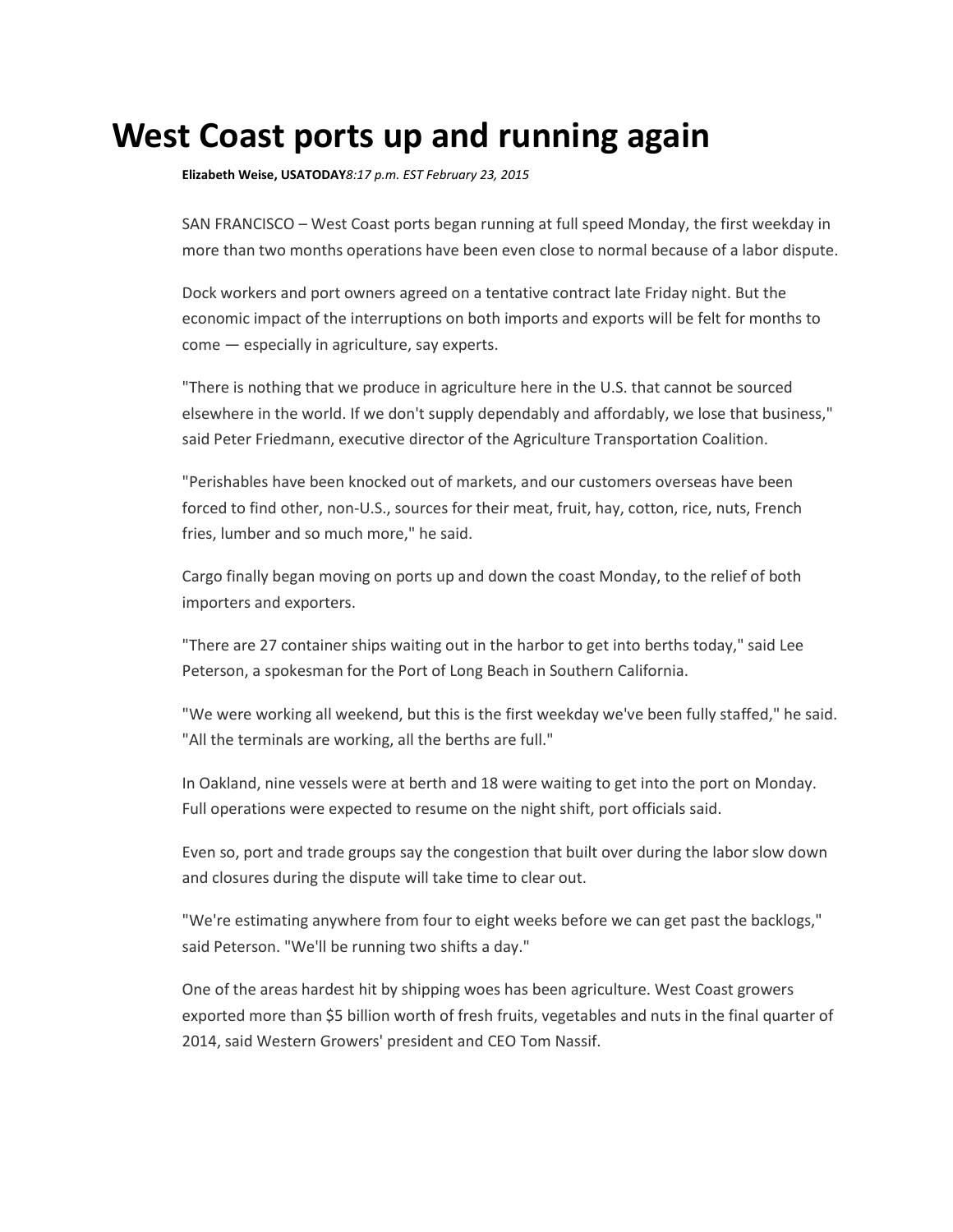The shipping slowdown hit at exactly the wrong time for farmers, many of whom have robust sales in Asia during the Lunar New Year, which began last Thursday.



**Stacks of shipping containers sit at the Port of Oakland on February 6, 2015 in Oakland, California.** *(Photo: Justin Sullivan, Getty Images)*

Fresh vegetables were planted months ago and citrus products harvested weeks ago to fill orders from Asian buyers.

The contracts were signed months and even a year ago. But when the produce and fruit were ready, there were no ships available to get them to their intended markets in time.

"It was a major problem for citrus farmers," said Ken Gilliland, director of international trade and transportation for the Western Growers. "They lost a crucial market this year. So that was a lot of potential sales lost."

Growers were less able to absorb the loss because of extreme weather across the United States. In a normal year, they might have diverted product they couldn't get to Asia to sell in the United States and Canada instead.

But "the East coast and the Midwest have been frozen — and not a lot of people run out to buy lettuce for salad when it's 20 degrees below," said Gilliland.